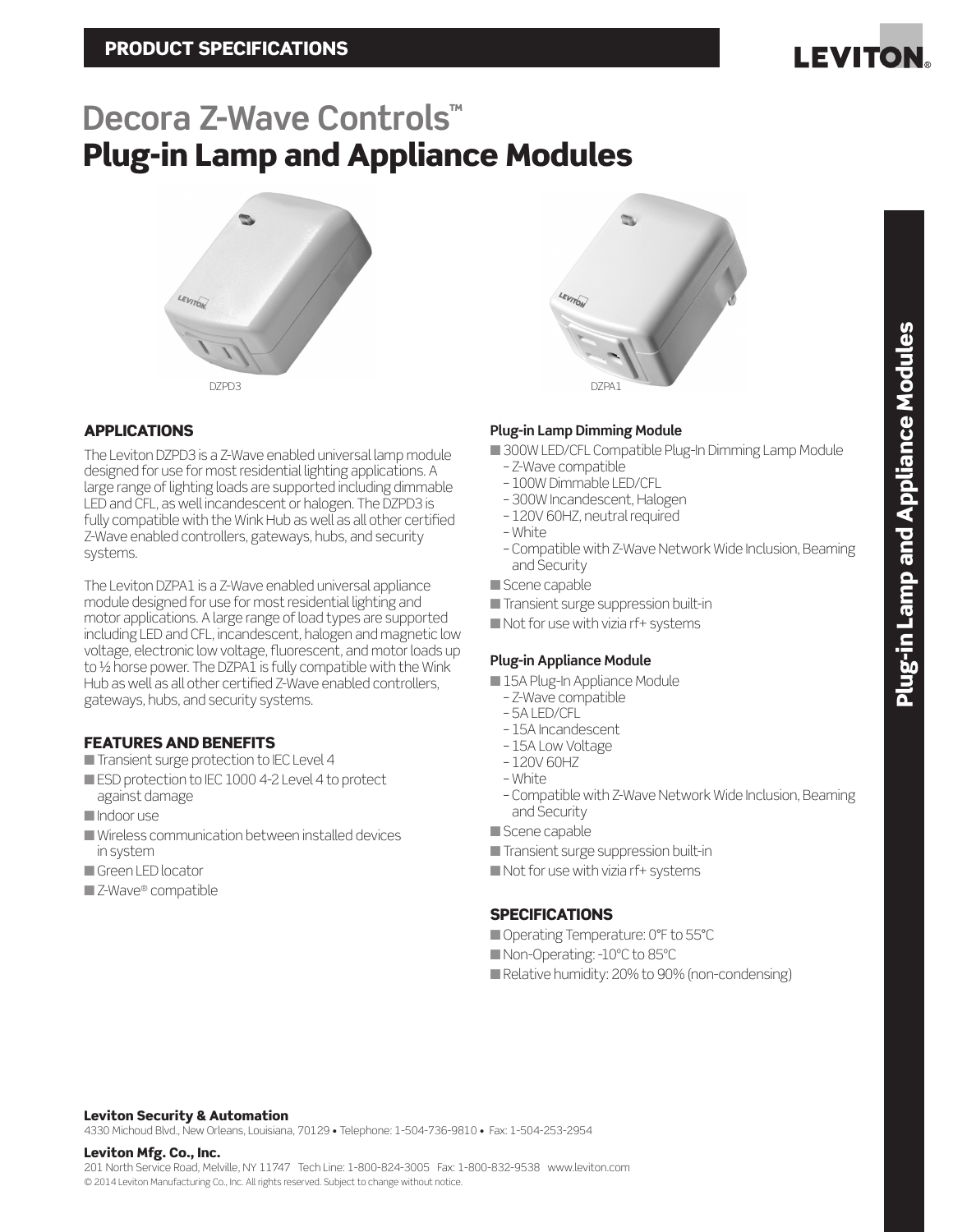## DZPD3



2.39 (60.6)

## DZPA1



 $\bigcirc$ 

LEVITON

#### Leviton Security & Automation

4330 Michoud Blvd., New Orleans, Louisiana, 70129 • Telephone: 1-504-736-9810 • Fax: 1-504-253-2954

## Leviton Mfg. Co., Inc.

201 North Service Road, Melville, NY 11747 Tech Line: 1-800-824-3005 Fax: 1-800-832-9538 www.leviton.com © 2014 Leviton Manufacturing Co., Inc. All rights reserved. Subject to change without notice.